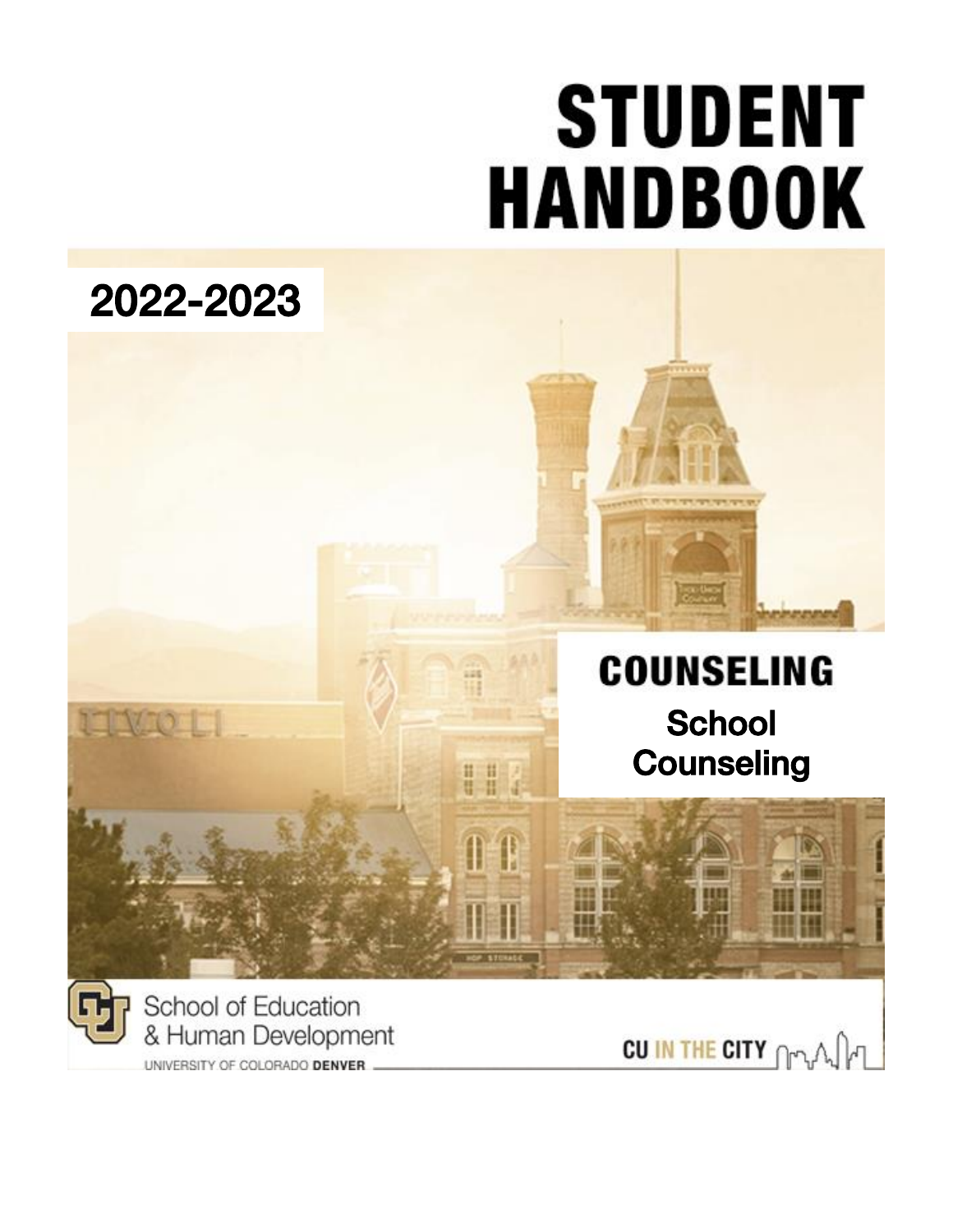

# **CONTENTS**

| PROGRAM INFORMATION                                 | 1              |
|-----------------------------------------------------|----------------|
| <b>Program Description</b>                          | 1              |
| <b>Counseling Program Mission Statement</b>         | 1              |
| <b>School Counseling Specific Learning Outcomes</b> | $\overline{2}$ |
| DEGREE REQUIREMENTS                                 | 3              |
| <b>Course Sequencing</b>                            | 3              |
| <b>School Counseling Course Sequencing</b>          | 3              |
| COUN 5915 School Practicum                          | $\overline{4}$ |
| School Counseling Course Plan                       | 5              |
| <b>Culminating Experience</b>                       | 6              |
| Comprehensive Examination                           | 6              |
| Master's Thesis                                     | 7              |
| LICENSURE REQUIREMENTS                              | 8              |
| <b>School Counselor Requirements</b>                | 8              |
| <b>Licensed Professional Counselor Requirements</b> | 9              |
| CACREP 2016 STANDARDS FOR SCHOOL COUNSELING         | 10             |
| CACREP 2016 CORE STANDARDS                          | 11             |
| APPENDIX A: MASTER'S THESIS GUIDELINES              | 15             |
| APPENDIX B: ASCA CODE OF ETHICS PREAMBLE            | 17             |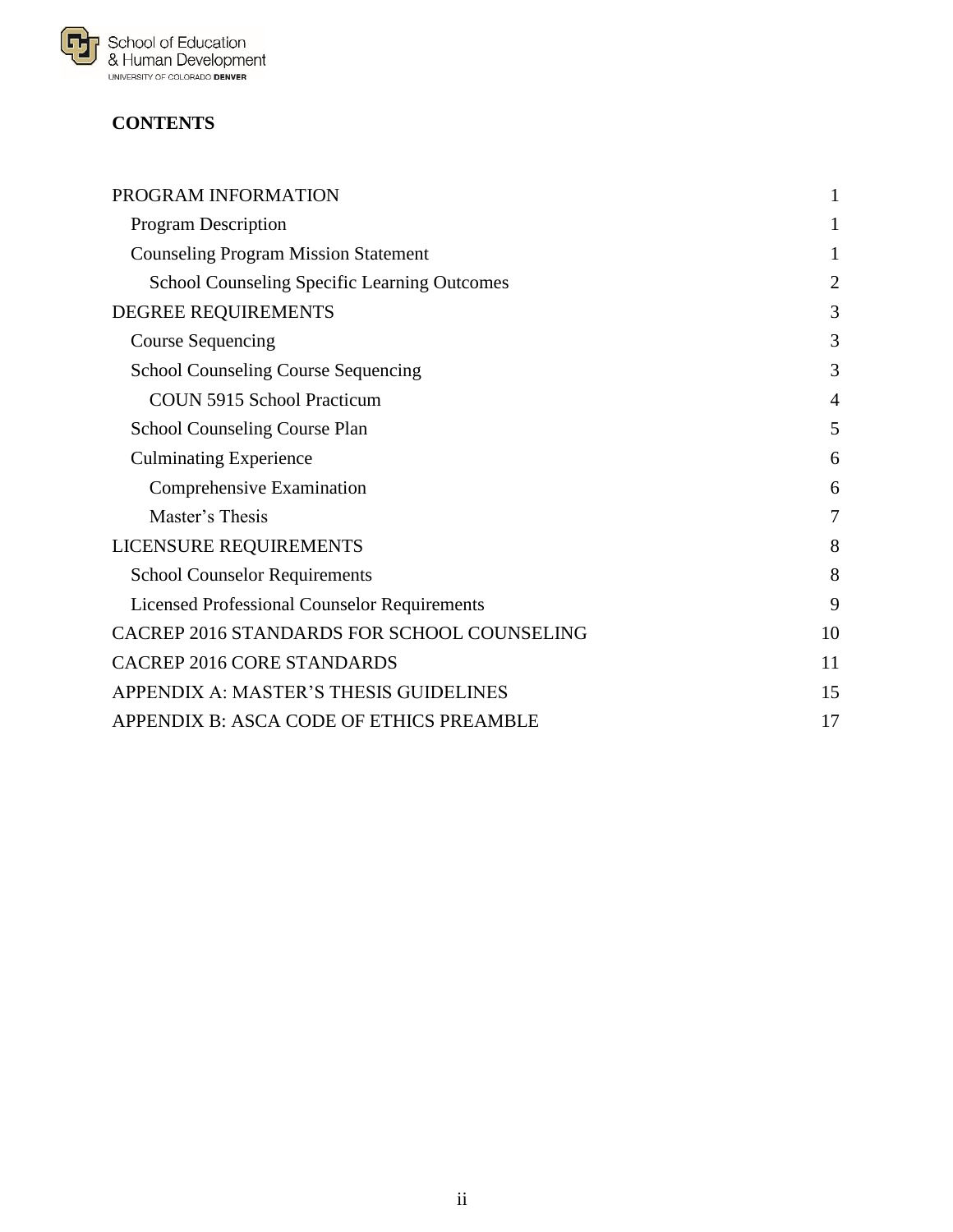

# <span id="page-2-0"></span>**PROGRAM INFORMATION**

#### <span id="page-2-1"></span>**Program Description**

The University of Colorado Denver, through the School of Education & Human Development, offers Master of Arts programs appropriate for counseling work in clinical mental health settings, school systems, higher education, couple and family settings, private practice, and business settings. The School Counseling program follows the guidelines of the American School Counseling Association (ASCA) National Model for school counselors, which supports all students in their academic, career, and personal development.

The program in School Counseling is accredited by the Council for the Accreditation of Counseling and Related Educational Programs (CACREP). The overall philosophy of the Counseling program is to prepare master's level counselors/therapists with academic, professional, and personal credentials to perform effectively in their anticipated work setting. Individual, systems, and integrated training are emphasized with a focus on what research demonstrates as being essential in effective counseling.

#### <span id="page-2-2"></span>**Counseling Program Mission Statement**

The Mission of the Counseling program at the University of Colorado Denver is to educate competent counselors who value inclusion and prize diversity such that they are prepared to offer a continuum of mental health services across a variety of settings for the benefit of the community and society.

The Counseling Program faculty strives to train counselors:

- 1. Who are adept at providing high quality, contextually appropriate counseling and consultation services to individuals, couples, families and systems.
- 2. Who welcome and support diversity, including race, ethnicity, sexual orientation, spirituality, gender, age, ability and socioeconomic status among the faculty, peers, and clientele; who advocate on behalf of marginalized individuals and groups; and who are open to challenging the dominant paradigm by adopting multiple perspectives with the goal of becoming culturally responsive.
- 3. Who embody integrity and culturally sensitive ethics in their professional practice.
- 4. Who are committed to lifelong learning, self-care, and professional development; and who advocate on behalf of their professional identity as counselors.

Current objectives of the Counseling Program are reflected in the core requirements as dictated by national accreditation standards, state licensure requirements, and the recommendations of ASCA. Through coursework, practicum, internship, and successful completion of the comprehensive examination, students are expected to satisfy overall program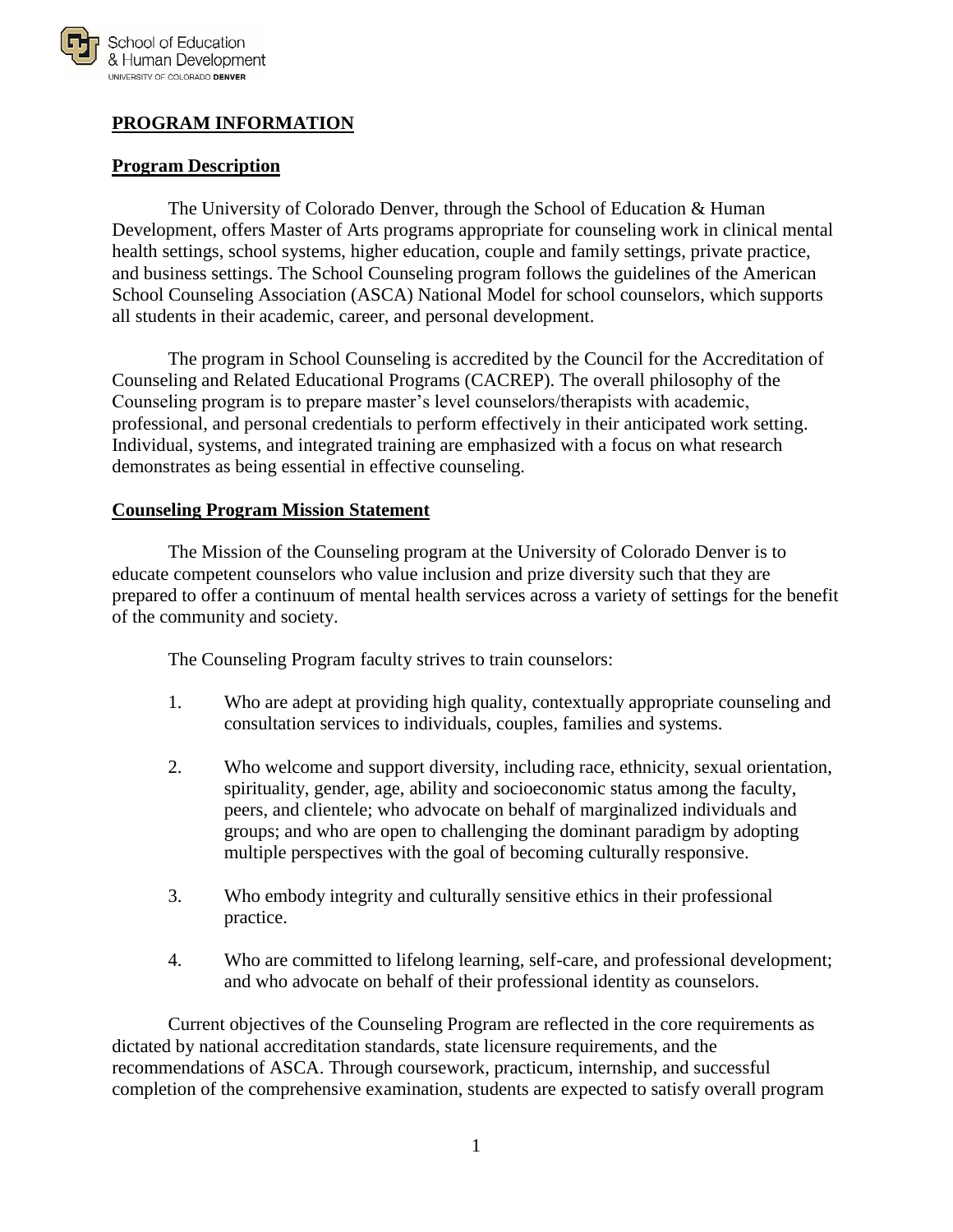

objectives and specific course objectives. Students should be prepared to meet course objectives and attend all classes as scheduled. In addition, students must have access to computer technology in order to participate in online coursework and communication within the program. Students will be expected to be able to use campus email, online learning management systems such as Canvas, word processing programs, and programs required to view course materials such as PDF files. Students are encouraged to contact the Office of Information and Technology (https://www1.ucdenver.edu/offices/office-of-information-technology) if they would like additional training, support, or resources regarding the use of technology.

#### <span id="page-3-0"></span>**School Counseling Specific Learning Outcomes**

Successful completion of the School Counseling specialization prepares students to: Articulate roles and settings of school counselors and apply principles and models of school counseling programs and models of P-12 comprehensive career development (CACREP V.G.1.b.; V.G.1.c).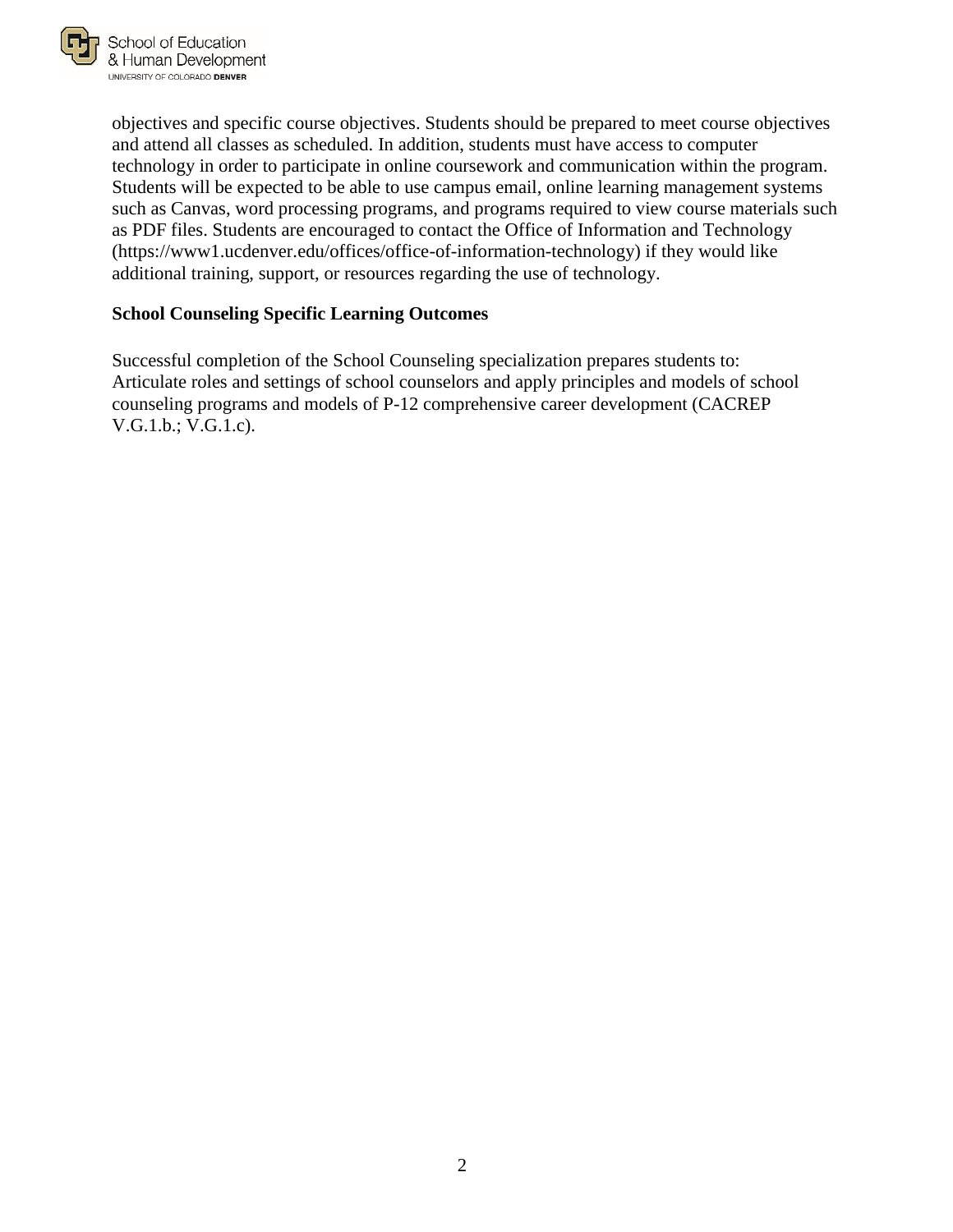

#### **DEGREE REQUIREMENTS**

#### <span id="page-4-1"></span><span id="page-4-0"></span>**Course Sequencing**

Courses in the graduate programs in Counseling at the University of Colorado Denver are designed to provide a gradual and stratified skill-building experience, beginning with the introductory course in your particular track, and culminating with the internship experience. Core courses should be taken within the first 30-36 credit hours in the program. Furthermore, course sequencing is utilized to maximize the learning and skill-building process. **Students are responsible for reviewing the catalog and schedule to be certain that all prerequisites for courses have been taken. Some courses may be offered only once per year, or every other year. Please consult the tables below for the information on courses not offered every semester.**

#### **ALL COURSEWORK MUST BE SATISFACTORILY COMPLETED PRIOR TO APPLYING FOR COUN 5910 PRACTICUM** *(COUN 5915 may be taken concurrently)*

Any student who has not followed the above procedure and has registered for a class out of sequence may be administratively dropped from the class. There are several courses in the Counseling curriculum for which a limited enrollment is essential to maintaining a high-quality learning experience for students. Those courses are:

| Course                                                          | <b>Max.</b> per Section |
|-----------------------------------------------------------------|-------------------------|
| COUN 5100 Counseling/Therapy Techniques                         | 20                      |
| COUN 5110 Group Counseling/Therapy                              | 20                      |
| COUN 5160 Techniques in Family Therapy                          | 20                      |
| COUN 5910 Practicum Group Supervision                           | 12                      |
| COUN 5915 Practicum in School Counseling                        | 20                      |
| COUN 5930 Internship in Counseling/Therapy                      | 12                      |
| COUN 6140 Counseling/Therapy w/ Children, Adolescents & Parents | 22                      |
| COUN 7100 Advanced Theories/Techniques in Psychotherapy         | 20                      |

**These maximum enrollments are monitored very closely. Students are expected to register early in order to secure a place in these classes.**

#### <span id="page-4-2"></span>**School Counseling Course Sequencing**

Because k-12 schools do not operate their full programs during the summer, it is important that students in the School Counseling Track plan to complete their school-based fieldwork classes during the fall and spring semesters.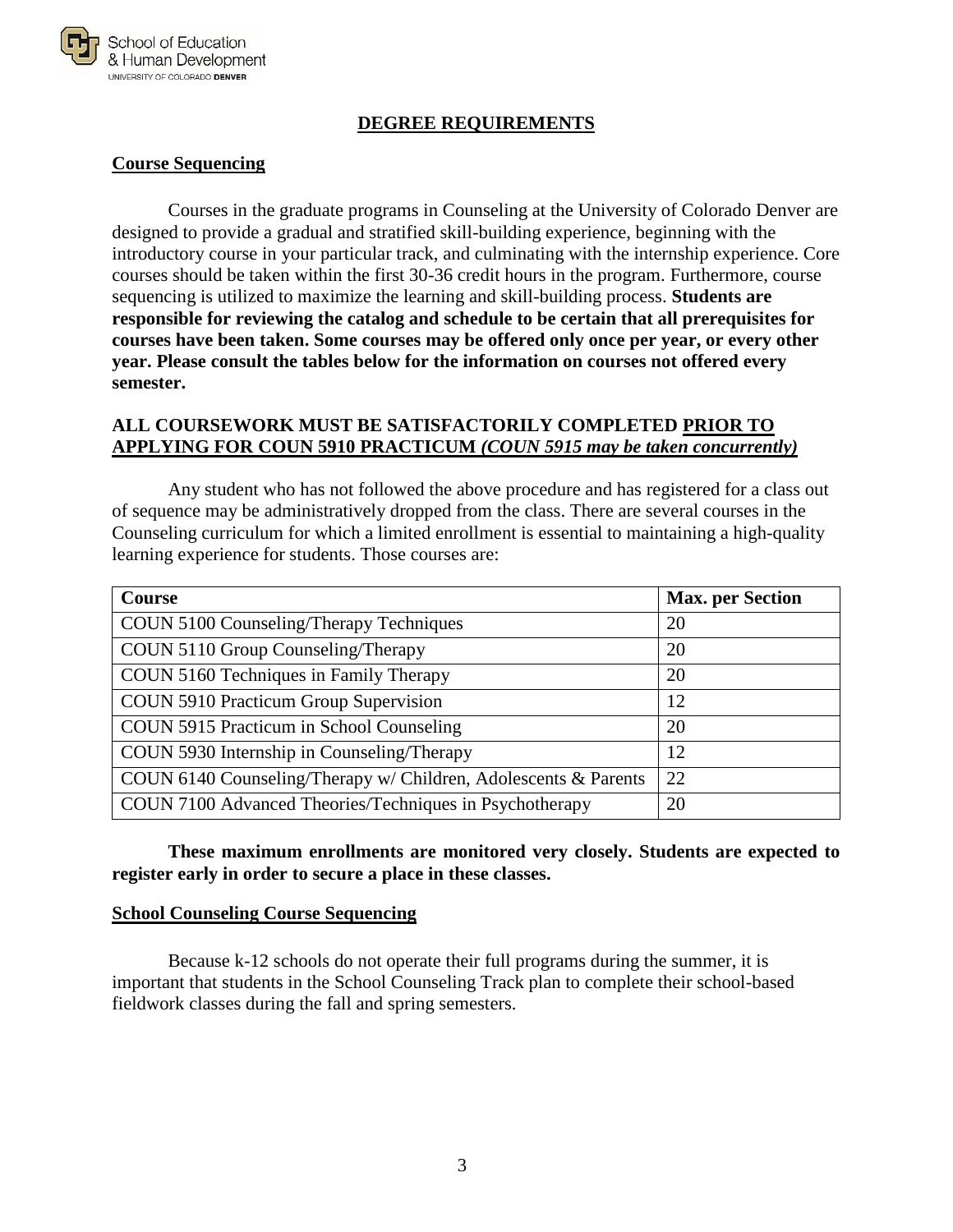

#### <span id="page-5-0"></span>**COUN 5915 School Practicum**

School Practicum (COUN 5915) is offered in the fall semester, and may be taken concurrently with the Clinical Practicum (COUN 5910) or after it. Students wishing to complete Clinical Practicum COUN 5910 during the summer semester should closely review the information about the specialized registration process for that class.

School Practicum (COUN 5915) may also be taken concurrently with internship (COUN 5930). School Practicum and Internship should be completed with *at least* two different school sites that are different levels, for example a middle school and a high school. The internship class (COUN 5930) can be completed in one or two semesters, during the fall and/or spring semesters. Students who wish to complete their internship in one semester should plan to work essentially full-time at their internship site for one semester. Students seeking a less intensive time commitment during internship can spread their internship across two semesters by registering for COUN 5930 as a 3-credit class for two consecutive semesters. It is possible to complete internship in one semester concurrently with school practicum; however, this will require careful planning to balance your schedule across two different sites.

Students who are currently working in a school cannot complete all of their fieldwork at their current place of employment. It may be possible to complete a portion of the fieldwork requirements at a current place of employment; however, this requires special approval that is granted on a case-by-case basis. Students who wish to maintain their employment in a school or district during COUN 5910, COUN 5915 and COUN 5930 will need to arrange to ensure that they have adequate availability to meet the class requirements. Typically, students will need to work half-time in their current k-12 school in order to complete COUN 5910, COUN 5915 and COUN 5930.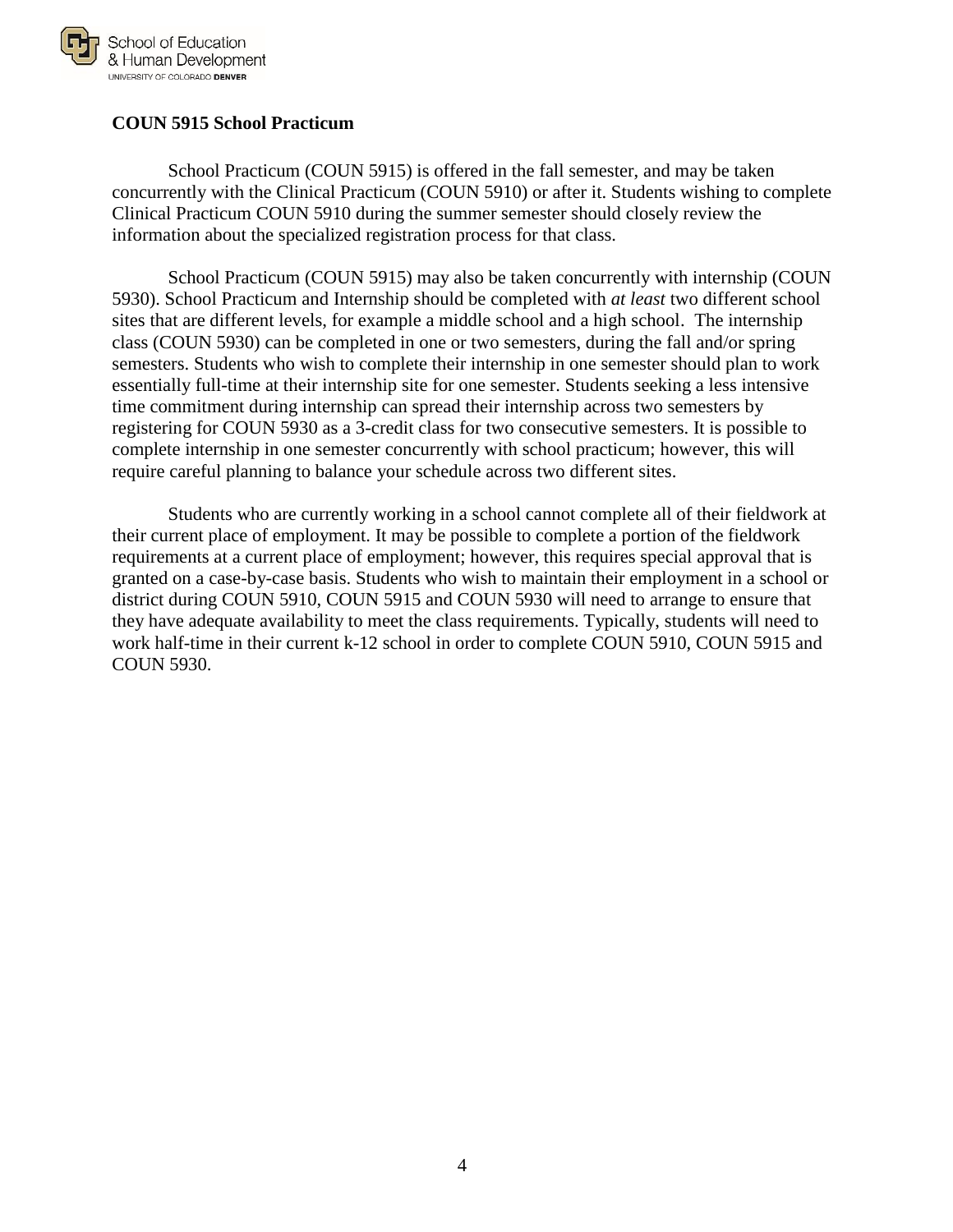

# **School Counseling Course Plan**

*(63 semester hours)*

<span id="page-6-0"></span>

| <b>COURSE</b><br><b>NUMBER</b> | TITLE                                                                              | <b>TYPE</b>                 | <b>SEMESTER</b><br><b>OFFERED</b> | <b>PREREQUISITES</b>                                                                        |
|--------------------------------|------------------------------------------------------------------------------------|-----------------------------|-----------------------------------|---------------------------------------------------------------------------------------------|
| <b>COUN 5010</b>               | <b>Counseling Theories</b>                                                         | Core                        | <b>FALL</b><br><b>SPRING</b>      |                                                                                             |
| <b>COUN 5100</b>               | <b>Techniques of Counseling</b>                                                    | Core                        |                                   | COUN 5010, COUN 5810                                                                        |
| <b>COUN 5110</b>               | <b>Group Counseling</b>                                                            | Core                        |                                   | COUN 5010, COUN 5100,<br><b>COUN 5810</b>                                                   |
| <b>COUN 5280</b>               | <b>Addictions Counseling</b>                                                       | Interdisciplinary           |                                   |                                                                                             |
| <b>COUN 5330</b>               | Counseling Issues and Ethics                                                       | Core                        |                                   | <b>COUN 5010, COUN 5810</b>                                                                 |
| <b>COUN 5400</b>               | <b>Career Development</b>                                                          | Core                        |                                   |                                                                                             |
| <b>COUN 5810</b>               | Multicultural & Diversity Issues in<br>Counseling with Individuals and<br>Families | Core                        | <b>FALL</b><br><b>SPRING</b>      |                                                                                             |
| <b>LDFS 6200</b>               | Human Development Over the Life<br>Span                                            | Core                        |                                   |                                                                                             |
| <b>RSEM 5120</b>               | <b>Introduction to Research</b>                                                    | Core                        |                                   |                                                                                             |
| <b>RSEM 5110</b>               | <b>Introduction to Measurement</b>                                                 | Core                        |                                   |                                                                                             |
| <b>COUN 5425</b>               | Developing & Implementing<br><b>School Counseling Programs</b>                     | School                      | <b>SPRING</b>                     | <b>COUN 5010, COUN 5815,</b><br>LDFS 6200, RSEM 5110,<br><b>RSEM 5120</b>                   |
| <b>COUN 5815</b>               | Introduction to School Counseling                                                  | School                      | <b>FALL</b>                       |                                                                                             |
| <b>COUN 5915</b>               | Practicum in School Counseling                                                     | School/<br>Field Experience | <b>FALL</b>                       | COUN 5815, COUN 5425,<br><b>COUN 6230</b>                                                   |
| <b>COUN 6140</b>               | Counseling/Therapy with Children,<br>Adolescents and Their Parents                 | Interdisciplinary           | <b>SPRING</b><br><b>SUMMER</b>    | COUN 5010, COUN 5100,<br>COUN 5150, LDFS 6200                                               |
| <b>COUN 6200</b>               | Trauma Informed Care for Diverse<br>Populations and Co-Occurring<br>Disorders      | Interdisciplinary           | <b>FALL</b><br><b>SPRING</b>      |                                                                                             |
| <b>COUN 6230</b>               | <b>School Based Developmental</b><br>Counseling and Prevention                     | School                      | <b>SPRING</b>                     | COUN 5100, COUN 5110,<br>COUN 5400, COUN 5815,<br>LDFS 6200, RSEM 5110,<br><b>RSEM 5120</b> |
| <b>COUN 6250</b>               | <b>Mental Health Diagnosis</b>                                                     | Interdisciplinary           |                                   | COUN 5010, COUN 5810                                                                        |
| <b>COUN 5910</b>               | Practicum & Individual Supervision                                                 | Field Experience            |                                   | <b>ALL CLASSES</b><br>(5910 may be taken<br>concurrently with 5915)                         |
| <b>COUN 5911</b>               | Practicum & Group Supervision                                                      | <b>Field Experience</b>     |                                   | <b>COUN 5910 TAKEN</b><br><b>CONCURRENTLY</b>                                               |
| <b>COUN 5930</b>               | Internship (6 credit hours)                                                        | <b>Field Experience</b>     |                                   | COUN 5910, COUN 5911<br>(5930 may be taken<br>concurrently with 5915)                       |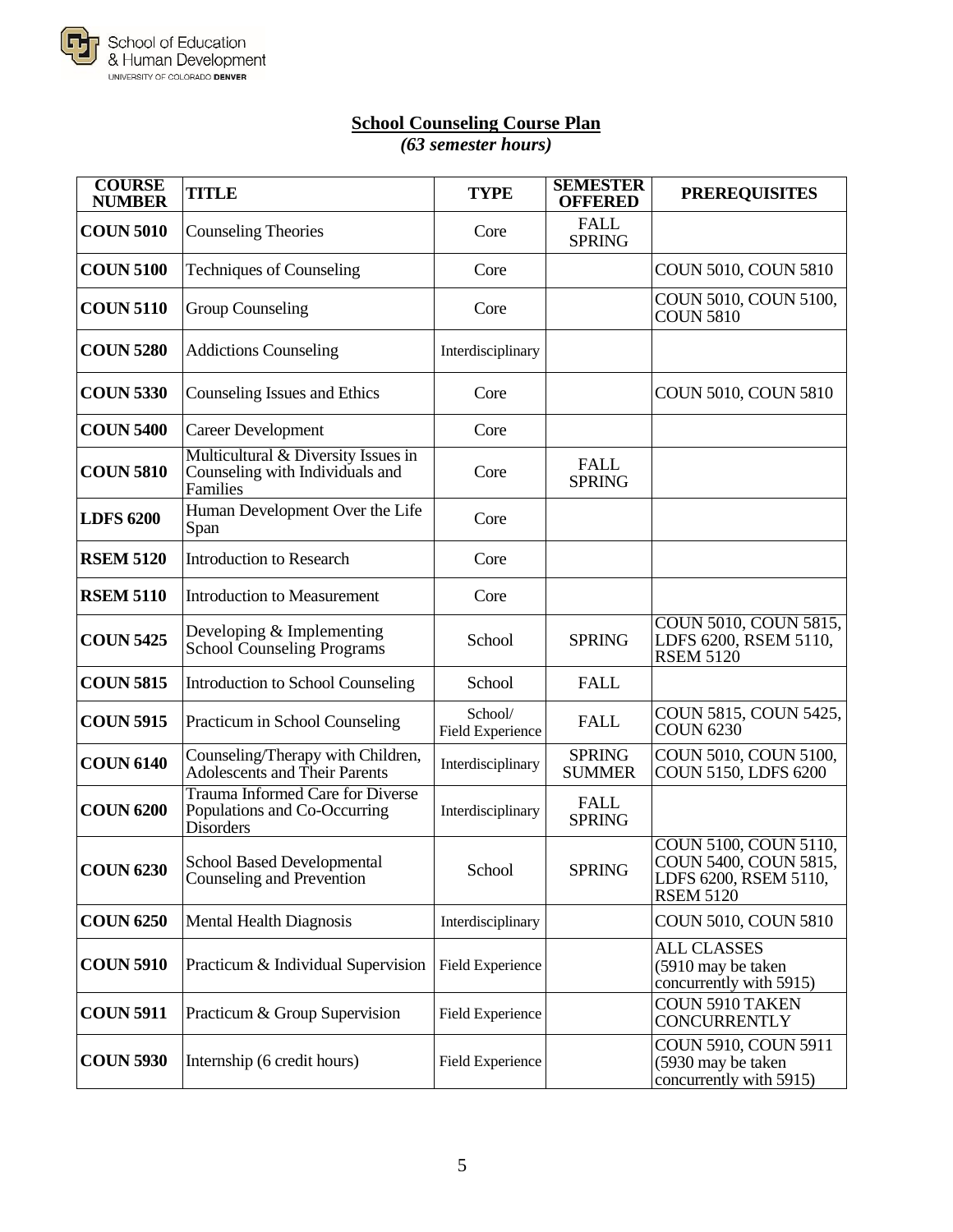

#### <span id="page-7-0"></span>**Culminating Experience**

All students must complete a culminating experience in the form of a comprehensive exam or thesis. The majority of students choose to take the comprehensive exam. Student generally choose the thesis if they intend to conduct research after graduation and/or pursue a PhD degree. It is recommended students discuss their culminating experience options with their faulty mentor.

#### <span id="page-7-1"></span>**Comprehensive Examination**

Students choosing this option for their culminating experience will be required to pass the Counselor Preparation Comprehensive Exam (CPCE), a national comprehensive exam. The comprehensive examination covers core curriculum areas in the Counseling Program, so the CPCE is taken after completion of all CACREP core courses (COUN 5010, COUN 5100, COUN 5110, COUN 5150, COUN 5330, COUN 5400, COUN 5810, LDFS 6200, RSEM 5110 and RSEM 5120). Below are the eight CACREP areas, with the corresponding CU Denver course(s) in parenthesis:

- 1. Human Growth and Development (LDFS 6200)
- 2. Social and Cultural Foundations (COUN 5810)
- 3. Helping Relationships (COUN 5010, COUN 5100)
- 4. Group Work (COUN 5110)
- 5. Career and Lifestyle Development (COUN 5400)
- 6. Appraisal (COUN 5100, RSEM 5110)
- 7. Research and Program Evaluation (RSEM 5110, RSEM 5120)
- 8. Professional Orientation and Ethics (COUN 5330)

A passing score is no more than one standard deviation below the national average for a given test administration, so a passing score cannot be determined prior to receiving your official score report that includes the national average for a given test administration.

Students are required to complete an online application and pay the comprehensive examination fee. Additional information about the test, including the application, dates, and deadlines, is available online at [https://education.ucdenver.edu/academic-services/student](https://education.ucdenver.edu/academic-services/student-resources/comps)[resources/comps](https://education.ucdenver.edu/academic-services/student-resources/comps) and is due by Census Date for the semester that the student wants to take the exam. Census date is available on the Academic Calendar at http://www.ucdenver.edu /studentservices/resources/Registrar-dev/CourseListings/Pages/AcademicCalendar.aspx. In addition, students are required to make a comprehensive case presentation in their Internship class (COUN 5930) during their last semester of internship. Guidelines for such a presentation will be available from course instructors. Successful completion of the case presentation will also be included as part of the comprehensive examination.

Students who do not pass the comprehensive exam will be required to retake the exam before graduating. If a student fails the exam the first time, they may choose to do complete a thesis in lieu of retaking the comprehensive exam. If the student fails the exam a second time it will result in dismissal from the program and failure to earn the Master's degree.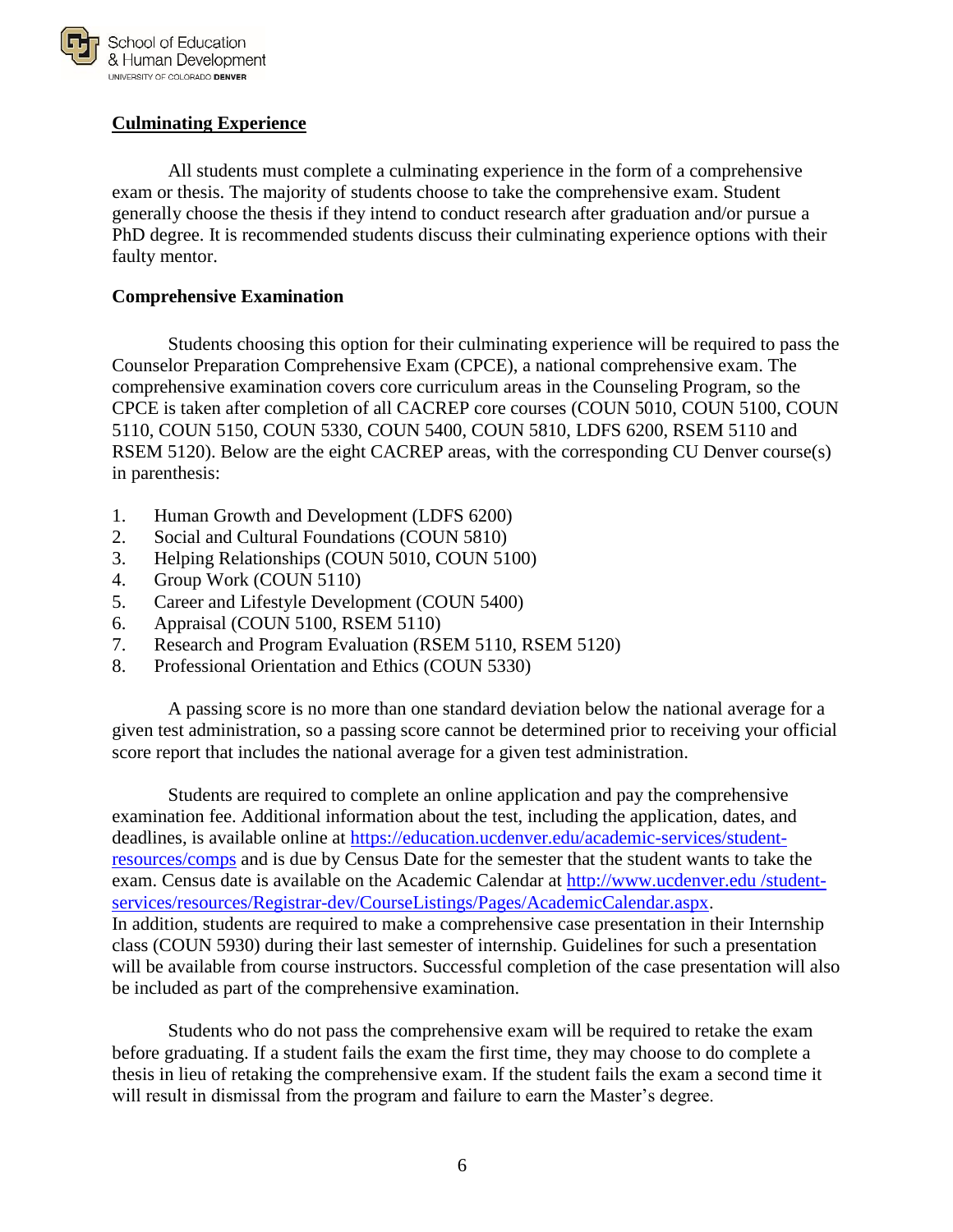

#### <span id="page-8-0"></span>**Master's Thesis**

Students may choose to complete a thesis in lieu of the comprehensive examination. This option requires a thesis committee, an examination on the thesis material as well as any other material, and registration for COUN 6950 Master's Thesis for four (4) semester hours. Students interested in completing a thesis should review the Master's Thesis Guideline [\(Appendix A\)](#page-16-0) and be in contact with their faculty mentor.

#### **Group Requirement**

CACREP accreditation standards (see below) require all School Counseling Track students to participate in (not facilitate or co-facilitate) a group. Questions regarding a group's appropriateness for this requirement should be addressed to the student's faculty mentor.

Faculty have determined the following criteria for groups that meet this requirement:

- 1. The group must have an identifiable, consistent leader
- 2. Groups must have a mental health focus
- 3. Groups must be personally relevant for students (i.e. they must address issues that students are dealing with currently)
- 4. Students must participate as *group members*, not as facilitators or co-facilitators
- 5. Typically, students will complete the group requirement during COUN 5110. If they do not complete the requirement during this course, they MUST complete it after the course has been completed and prior to entering practicum.
- 6. The group facilitator/leader must sign off on the completion form certifying that students completed 10 hours in the group.
- 7. To document completion, students must submit the form at [https://forms.ucdenver.edu/secure/sehd\\_coun\\_group\\_requirement.](https://forms.ucdenver.edu/secure/sehd_coun_group_requirement)

CACREP requires that group work provide both theoretical and experiential understandings of group purpose*,* development, dynamics, theories, methods, skills, and other group approaches in a multicultural society, including all of the following:

- Principles of group dynamics, including group process components, developmental stage theories, group members' roles and behaviors, and therapeutic factors of group work;
- Group leadership or facilitation styles and approaches, including characteristics of various types of group leaders and leadership styles;
- Theories of group counseling, including commonalities, distinguishing characteristics, and pertinent research and literature;
- Group counseling methods, including group counselor orientations and behaviors, appropriate selection criteria and methods, and methods of evaluation of effectiveness; and
- Direct experiences in which students participate as group members in a small group activity, approved by the program, for a minimum of 10 clock hours over the course of one academic term.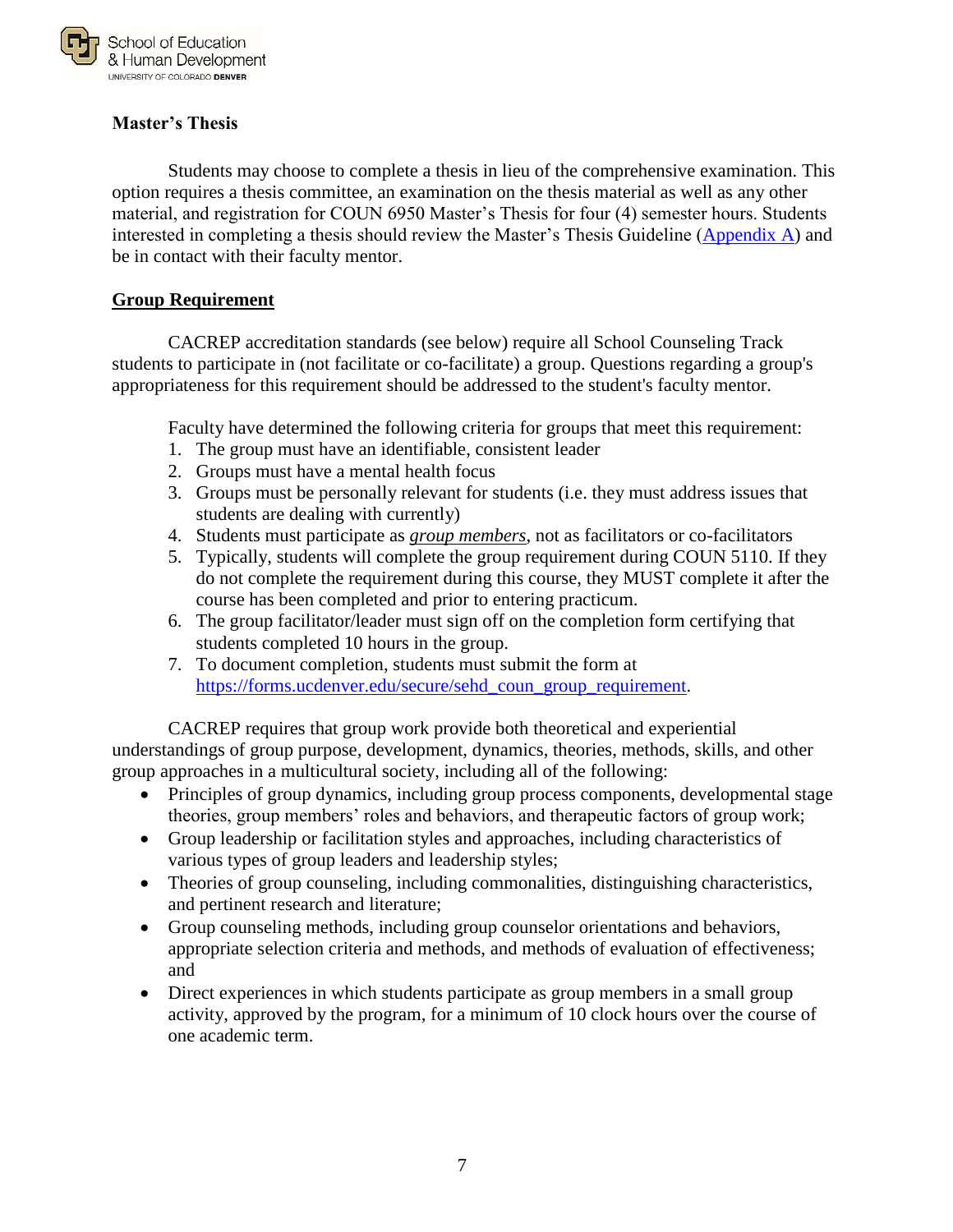

#### **Applying for Graduation**

Graduation upon completion of the course requirements is NOT automatic. Students are responsible for ensuring they have met the all graduation requirements. Once registration is available for the semester students intend to graduate, including summer, they may apply for graduation online in the UCDAccess student portal. An application for graduation is due by Census Date for the semester that the student intends to graduate. Census date is available on the Academic Calendar at [http://www.ucdenver.edu/student-services/resources/Registrar](http://www.ucdenver.edu/student-services/resources/Registrar-dev/CourseListings/Pages/AcademicCalendar.aspx)[dev/CourseListings/Pages/AcademicCalendar.aspx](http://www.ucdenver.edu/student-services/resources/Registrar-dev/CourseListings/Pages/AcademicCalendar.aspx)

Students who submit an online application for graduation and do not graduate that semester will need to submit another online application for the semester they plan to graduate. Graduation ceremonies are held twice a year (May and December), at the completion of the spring and fall semester.

### **LICENSURE REQUIREMENTS**

<span id="page-9-0"></span>Students who have completed the required plan of study for the School Counseling Track will be endorsed for credentialing as a Licensed School Counselor in the State of Colorado.

#### <span id="page-9-1"></span>**School Counselor Requirements**

School counselors are credentialed by all states in the United States. There is variation between states in the type of credential (e.g. license, certification, authorization) conferred and the requirements needed to obtain the credential. In the state of Colorado, school counselors are licensed by the state through the Colorado Department of Education (CDE). School counselors apply under the "Special Services Provider" category. CDE application information can be found at [http://www.cde.state.co.us/cdeprof/licensure\\_authorization\\_landing.](http://www.cde.state.co.us/cdeprof/licensure_authorization_landing)

The Counseling Program at the University of Colorado Denver endorses students who complete the requirements described below for licensure as School Counselors. In addition to the requirements of the Counseling Program described below, candidates for licensure in Colorado must pass the PLACE School Counselor exam (taken through CDE), and complete background check requirements.

Faculty and other representatives of the University of Colorado Denver will only endorse students for licensure who complete a master's degree with an emphasis in school counseling at the University of Colorado Denver OR those with an existing, approved master's degrees in counseling who complete specific designated courses at the University of Colorado Denver that meet the State of Colorado licensure requirements. The state of Colorado specifies the following: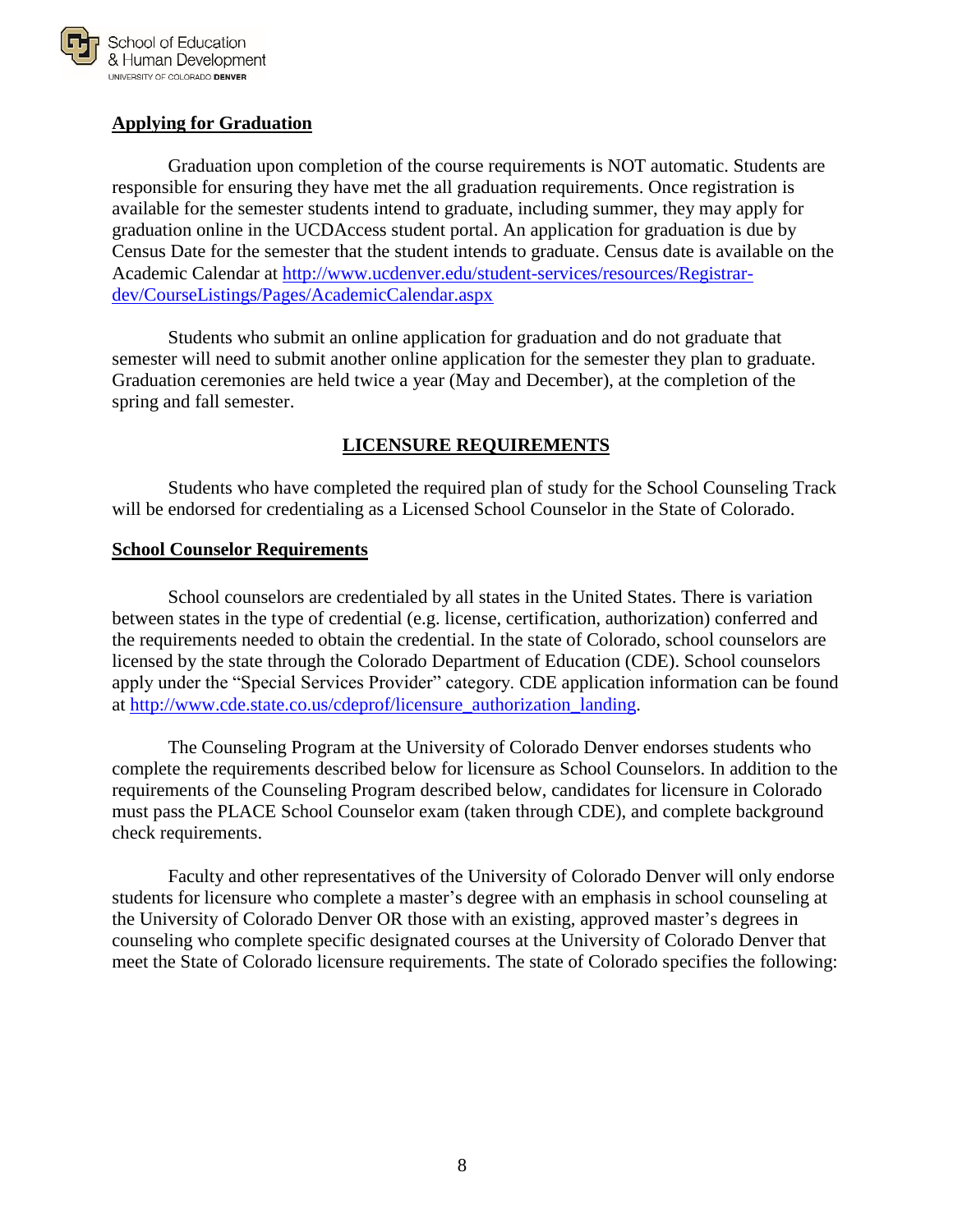

| <b>Special Services Provider School Counselor Requirements At-a-Glance</b> |                                                                                                                                                                                                  |  |  |
|----------------------------------------------------------------------------|--------------------------------------------------------------------------------------------------------------------------------------------------------------------------------------------------|--|--|
| Area                                                                       | Requirement                                                                                                                                                                                      |  |  |
| Degree                                                                     | Master's Degree or higher in School Counseling or equivalent                                                                                                                                     |  |  |
| Approved<br>Program                                                        | Completion of a CDE-approved program in School Counseling                                                                                                                                        |  |  |
| Practicum                                                                  | Minimum of 100 clock hour practicum                                                                                                                                                              |  |  |
| Internship                                                                 | Minimum of 600 clock hour internship, with multiple grade levels of<br>students under the supervision of a licensed school counselor (activities in<br>Code of Colorado Regulations, Rule 11.09) |  |  |
| Licensure                                                                  | Praxis Professional School Counselor 5421 (https://www.ets.org/praxis,                                                                                                                           |  |  |
| Exam                                                                       | passing score: 156)                                                                                                                                                                              |  |  |

#### <span id="page-10-0"></span>**Licensed Professional Counselor Requirements**

Professional Counselors are licensed in all 50 states, although the name designation and licensing requirements vary from state to state. Within Colorado, the Department of Regulatory Agencies (DORA) oversees the licensing of all health care providers. University of Colorado Denver faculty will only endorse a student for licensure when they completed the degree requirements listed below, or will endorse only those specific courses completed at UC Denver. In Colorado, an applicant for licensure as a **Licensed Professional Counselor (LPC)** must meet the following requirements:

- A counseling master's degree from a regionally accredited institution of higher education, preferably one approved by CACREP
- Sixty graduate semester hours in or related to the discipline of counseling
- Coursework in each of the following areas: human growth and development, social and cultural foundations, counseling theories and techniques or helping relationships, group dynamics, career and lifestyle development, appraisals or tests and measurements for individuals and groups, research and evaluation, and professional orientation to counseling.

| Licensed Professional Counselor (LPC) Requirements At-a-Glance |                                                                                                                                                      |  |  |
|----------------------------------------------------------------|------------------------------------------------------------------------------------------------------------------------------------------------------|--|--|
| <b>Area</b>                                                    | <b>Requirement</b>                                                                                                                                   |  |  |
| Experience                                                     | 2,000 clock hours of post graduate supervised experience in professional<br>counseling over a minimum of 24 months                                   |  |  |
| Supervision                                                    | A minimum of 100 hours of direct supervision, at least 70 hours of which<br>must be face-to-face individual supervision, over a minimum of 24 months |  |  |
| Licensure<br>Exam                                              | National Counselor Exam (NCE,<br>https://www.nbcc.org/Resources/Applicants/Students)                                                                 |  |  |
| Jurisprudence                                                  | Successful completion of the State of Colorado Jurisprudence Exam                                                                                    |  |  |

# **Licensed Professional Counselor (LPC) Requirements At-a-Glance**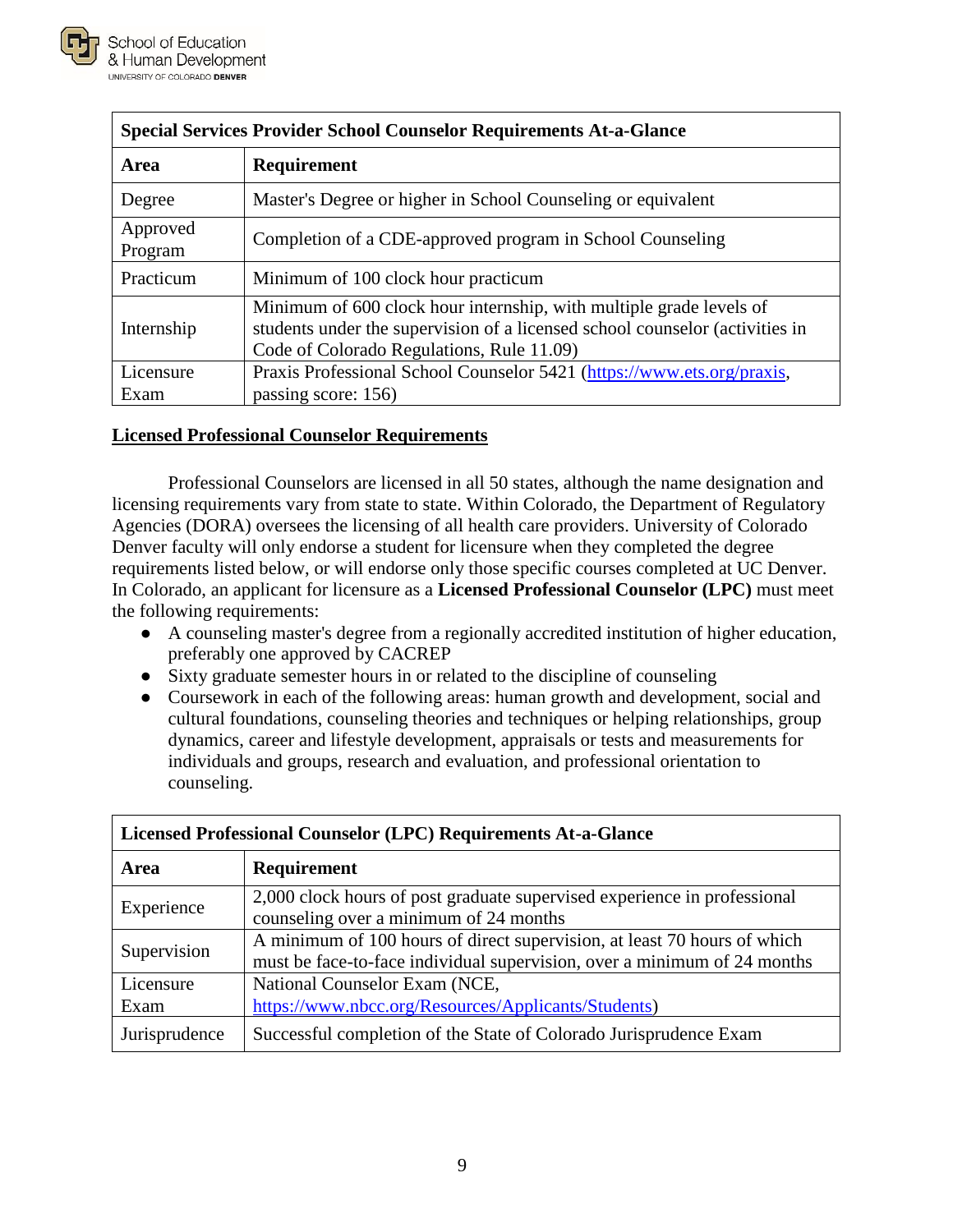

#### **CACREP 2016 STANDARDS FOR SCHOOL COUNSELING**

<span id="page-11-0"></span>Students who are preparing to specialize as clinical mental health counselors will demonstrate the knowledge and skills necessary to address a wide variety of circumstances within the context of clinical mental health counseling. Counselor education programs with a specialty area in clinical mental health counseling must document where each of the lettered standards listed below is covered in the curriculum.

#### **Section 5.G. SCHOOL COUNSELING**

Students who are preparing to specialize as school counselors will demonstrate the professional knowledge and skills necessary to promote the academic, career, and personal/social development of all P–12 students through data-informed school counseling programs. Counselor education programs with a specialty area in school counseling must document where each of the lettered standards listed below is covered in the curriculum.

#### 1. FOUNDATIONS

- a. history and development of school counseling
- b. models of school counseling programs
- c. models of P-12 comprehensive career development
- d. models of school-based collaboration and consultation
- e. assessments specific to P-12 education

#### 2. CONTEXTUAL DIMENSIONS

a. school counselor roles as leaders, advocates, and systems change agents in P-12 schools

b. school counselor roles in consultation with families, P-12 and postsecondary school personnel, and community agencies

- c. school counselor roles in relation to college and career readiness
- d. school counselor roles in school leadership and multidisciplinary teams
- e. school counselor roles and responsibilities in relation to the school emergency

management plans, and crises, disasters, and trauma

f. competencies to advocate for school counseling roles

g. characteristics, risk factors, and warning signs of students at risk for mental health and behavioral disorders

h. common medications that affect learning, behavior, and mood in children and adolescents

i. signs and symptoms of substance abuse in children and adolescents as well as the signs and symptoms of living in a home where substance use occurs

j. qualities and styles of effective leadership in schools

k. community resources and referral sources

l. professional organizations, preparation standards, and credentials relevant to the practice of school counseling

m. legislation and government policy relevant to school counseling

n. legal and ethical considerations specific to school counseling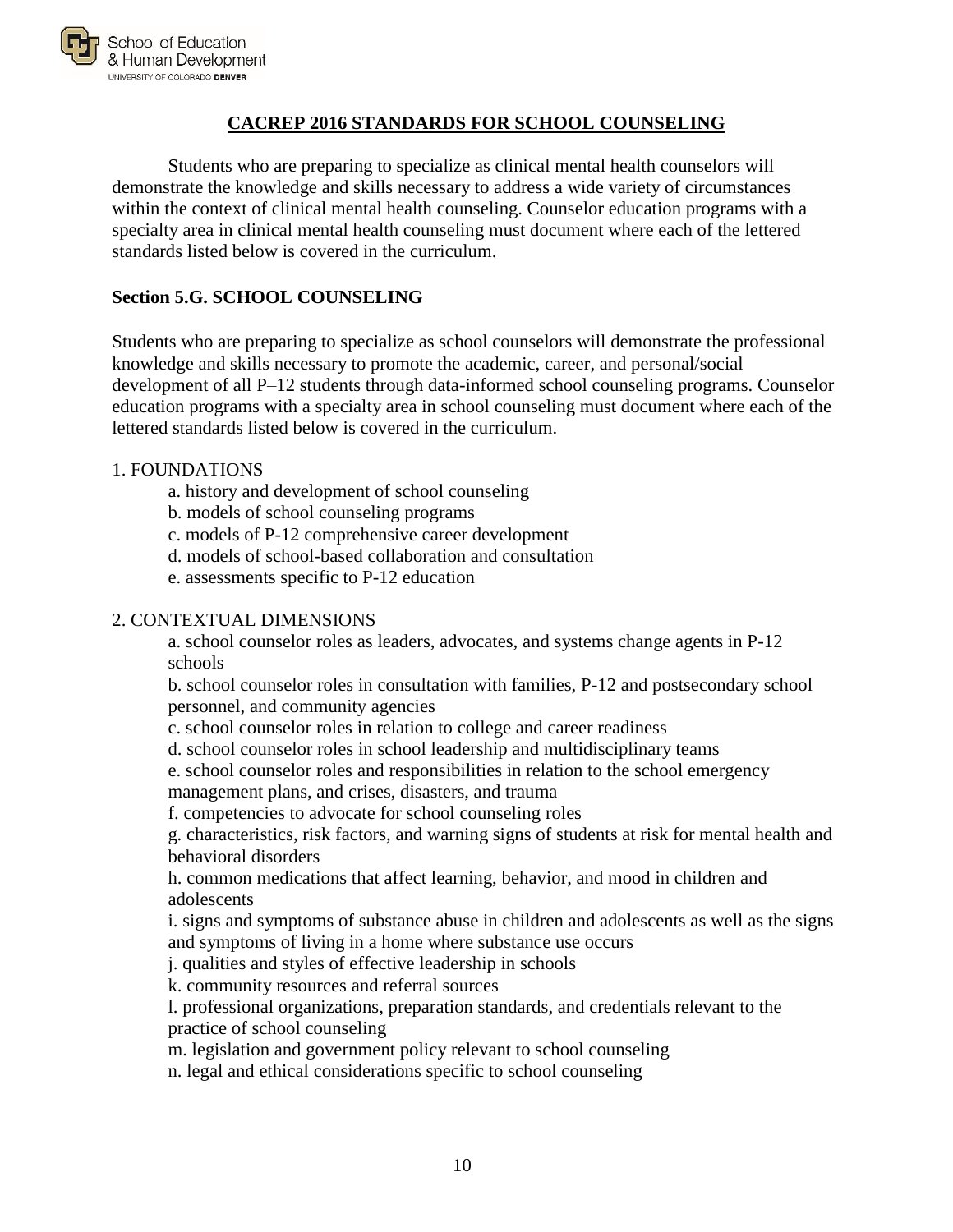

# 3. PRACTICE

a. development of school counseling program mission statements and objectives

b. design and evaluation of school counseling programs

c. core curriculum design, lesson plan development, classroom management strategies, and differentiated instructional strategies

d. interventions to promote academic development

e. use of developmentally appropriate career counseling interventions and assessments

f. techniques of personal/social counseling in school settings

g. strategies to facilitate school and postsecondary transitions

h. skills to critically examine the connections between social, familial, emotional, and behavior problems and academic achievement

i. approaches to increase promotion and graduation rates

j. interventions to promote college and career readiness

- k. strategies to promote equity in student achievement and college access
- l. techniques to foster collaboration and teamwork within schools
- m. strategies for implementing and coordinating peer intervention programs
- n. use of accountability data to inform decision making
- o. use of data to advocate for programs and students

#### **CACREP 2016 CORE STANDARDS**

<span id="page-12-0"></span>Students who are preparing to work as school counselors will demonstrate the professional knowledge, skills, and practices necessary to address a wide variety of circumstances within the Counseling context. Below are the common core curricular experiences outlined in Section II.F, for which programs must provide evidence that student learning has occurred in the following domains:

#### 1. PROFESSIONAL COUNSELING ORIENTATION AND ETHICAL PRACTICE

- a. history and philosophy of the counseling profession and its specialty areas
- b. the multiple professional roles and functions of counselors across specialty areas, and their relationships with human service and integrated behavioral health care systems, including interagency and interorganizational collaboration and consultation
- c. counselors' roles and responsibilities as members of interdisciplinary community outreach and emergency management response teams
- d. the role and process of the professional counselor advocating on behalf of the profession
- e. advocacy processes needed to address institutional and social barriers that impede access, equity, and success for clients
- f. professional counseling organizations, including membership benefits, activities, services to members, and current issues
- g. professional counseling credentialing, including certification, licensure, and accreditation practices and standards, and the effects of public policy on these issues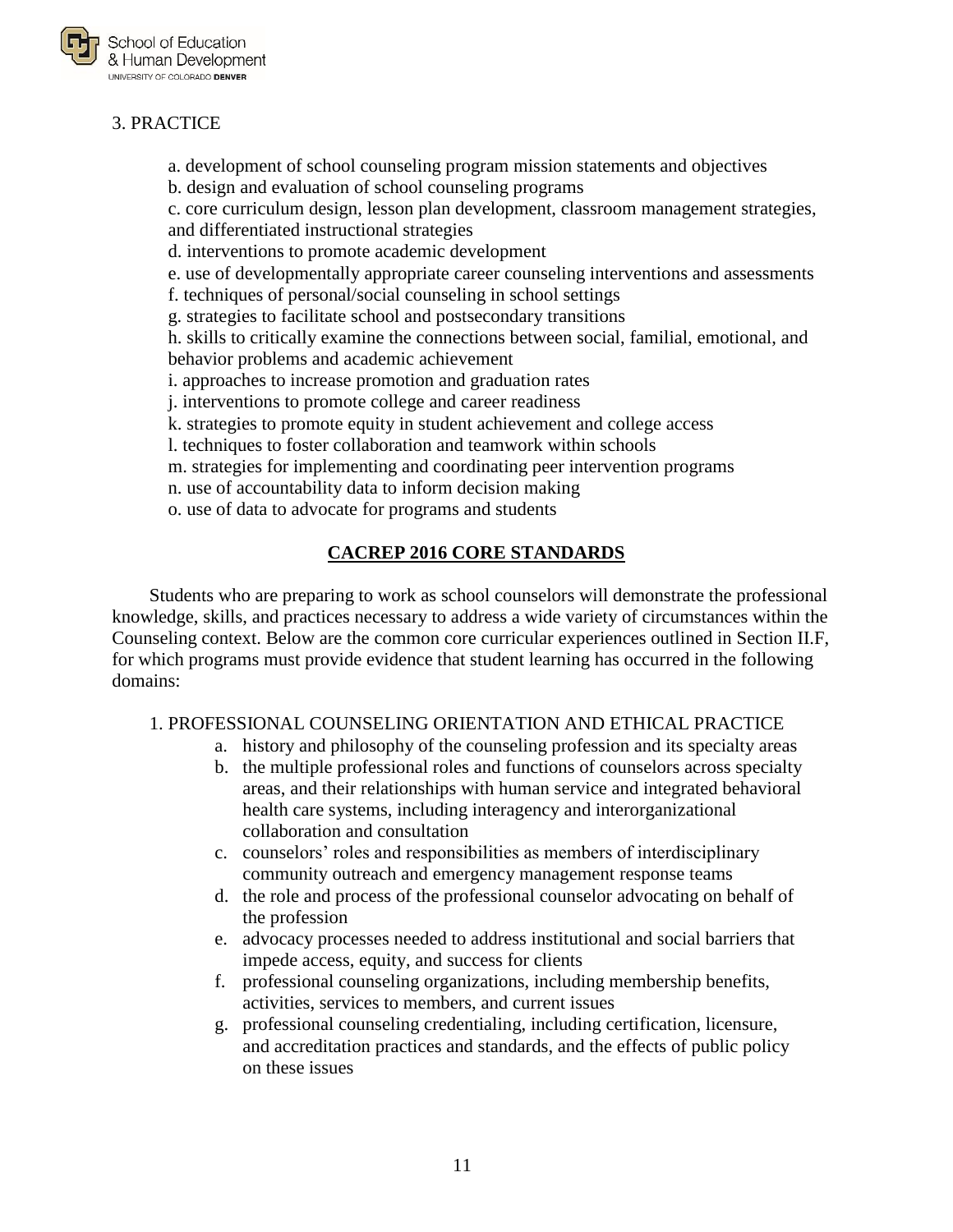

- h. current labor market information relevant to opportunities for practice within the counseling profession
- i. ethical standards of professional counseling organizations and credentialing bodies, and applications of ethical and legal considerations in professional counseling
- j. technology's impact on the counseling profession
- k. strategies for personal and professional self-evaluation and implications for practice
- l. self-care strategies appropriate to the counselor role
- m. the role of counseling supervision in the profession

# 1. SOCIAL AND CULTURAL DIVERSITY

*Multicultural and pluralistic characteristics within and among diverse groups nationally and internationally*

- a. theories and models of multicultural counseling, cultural identity development, and social justice and advocacy
- b. multicultural counseling competencies
- c. the impact of heritage, attitudes, beliefs, understandings, and acculturative experiences on an individual's views of others
- d. the effects of power and privilege for counselors and clients
- e. help-seeking behaviors of diverse clients
- f. the impact of spiritual beliefs on clients' and counselors' worldviews
- g. strategies for identifying and eliminating barriers, prejudices, and processes of intentional and unintentional oppression and discrimination

# 3. HUMAN GROWTH AND DEVELOPMENT

*Theories of individual and family development across the lifespan*

- a. theories of learning
- b. theories of normal and abnormal personality development
- c. theories and etiology of addictions and addictive behaviors
- d. biological, neurological, and physiological factors that affect human development, functioning, and behavior
- e. systemic and environmental factors that affect human development, functioning, and behavior
- f. effects of crisis, disasters, and trauma on diverse individuals across the lifespan
- g. a general framework for understanding differing abilities and strategies for differentiated interventions
- h. ethical and culturally relevant strategies for promoting resilience and optimum development and wellness across the lifespan

# 4. CAREER DEVELOPMENT

*Theories and models of career development, counseling, and decision making*

a. approaches for conceptualizing the interrelationships among and between work, mental well-being, relationships, and other life roles and factors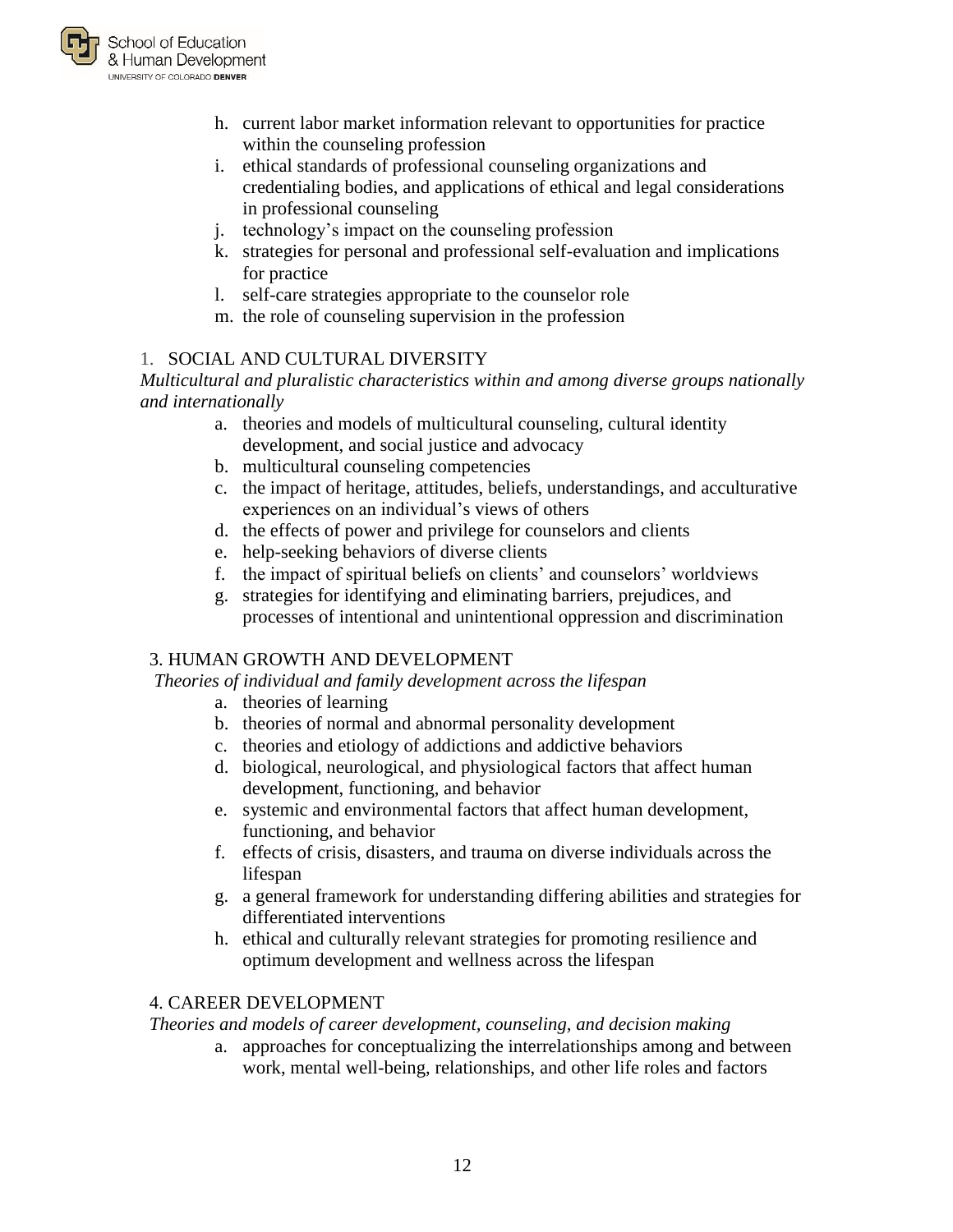

- b. processes for identifying and using career, avocational, educational, occupational and labor market information resources, technology, and information systems
- c. approaches for assessing the conditions of the work environment on clients' life experiences
- d. strategies for assessing abilities, interests, values, personality and other factors that contribute to career development
- e. strategies for career development program planning, organization, implementation, administration, and evaluation
- f. strategies for advocating for diverse clients' career and educational development and employment opportunities in a global economy
- g. strategies for facilitating client skill development for career, educational, and life-work planning and management
- h. methods of identifying and using assessment tools and techniques relevant to career planning and decision making
- i. ethical and culturally relevant strategies for addressing career development

# 5. COUNSELING AND HELPING RELATIONSHIPS

*Theories and models of counseling*

- a. a systems approach to conceptualizing clients
- b. theories, models, and strategies for understanding and practicing consultation
- c. ethical and culturally relevant strategies for establishing and maintaining in-person and technology-assisted relationships
- d. the impact of technology on the counseling process
- e. counselor characteristics and behaviors that influence the counseling process
- f. essential interviewing, counseling, and case conceptualization skills
- g. developmentally relevant counseling treatment or intervention plans
- h. development of measurable outcomes for clients
- i. evidence-based counseling strategies and techniques for prevention and intervention
- j. strategies to promote client understanding of and access to a variety of community-based resources
- k. suicide prevention models and strategies
- l. crisis intervention, trauma-informed, and community-based strategies, such as Psychological First Aid
- m. processes for aiding students in developing a personal model of counseling

# 6. GROUP COUNSELING AND GROUP WORK

*Theoretical foundations of group counseling and group work*

- a. dynamics associated with group process and development
- b. therapeutic factors and how they contribute to group effectiveness
- c. characteristics and functions of effective group leaders
- d. approaches to group formation, including recruiting, screening, and selecting members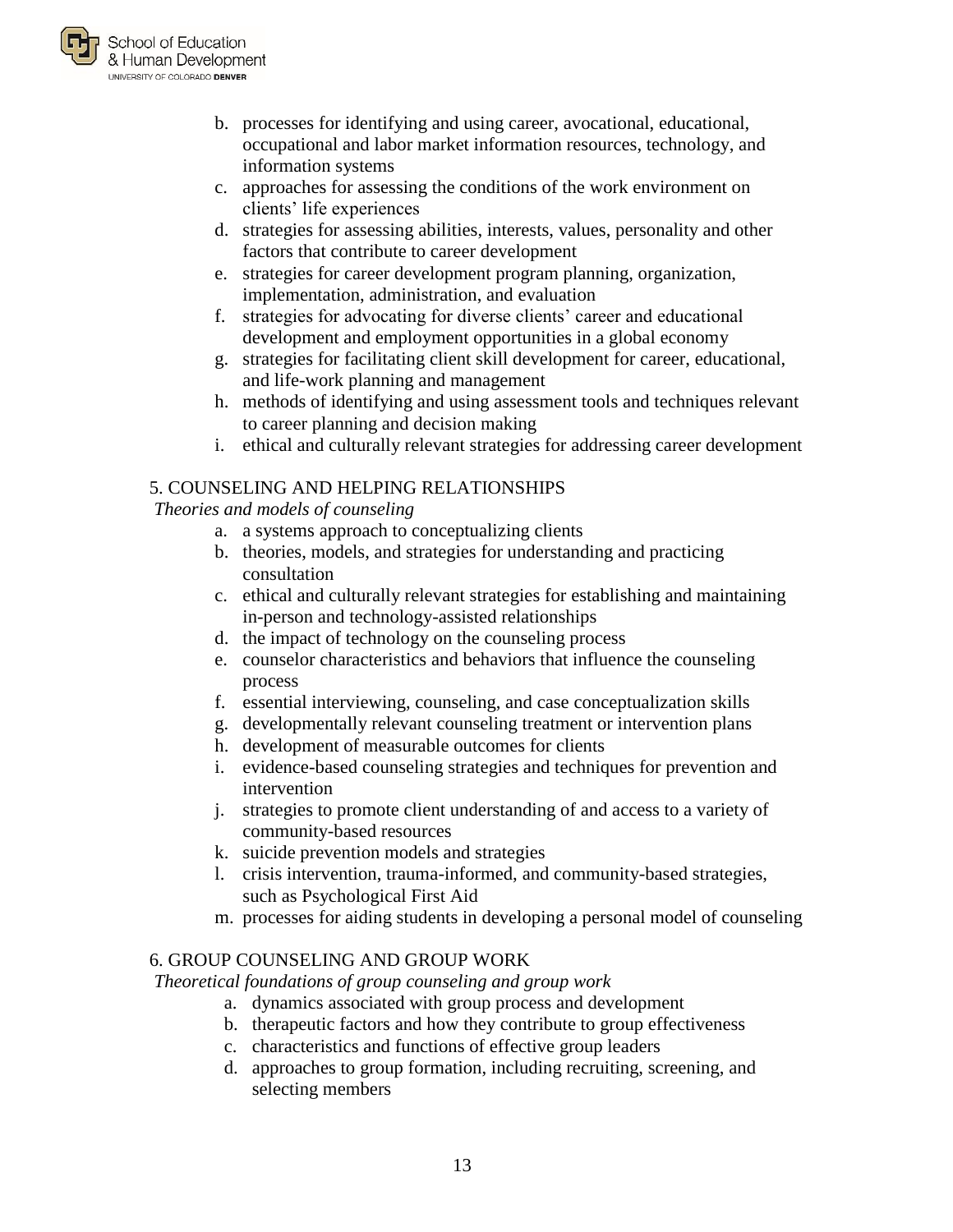

- e. types of groups and other considerations that affect conducting groups in varied settings
- f. ethical and culturally relevant strategies for designing and facilitating groups
- g. direct experiences in which students participate as group members in a small group activity, approved by the program, for a minimum of 10 clock hours over the course of one academic term

#### 7. ASSESSMENT AND TESTING

*Historical perspectives concerning the nature and meaning of assessment and testing in counseling*

- a. methods of effectively preparing for and conducting initial assessment meetings
- b. procedures for assessing risk of aggression or danger to others, selfinflicted harm, or suicide
- c. procedures for identifying trauma and abuse and for reporting abuse
- d. use of assessments for diagnostic and intervention planning purposes
- e. basic concepts of standardized and non-standardized testing, normreferenced and criterion-referenced assessments, and group and individual assessments
- f. statistical concepts, including scales of measurement, measures of central tendency, indices of variability, shapes and types of distributions, and correlations
- g. reliability and validity in the use of assessments
- h. use of assessments relevant to academic/educational, career, personal, and social development
- i. use of environmental assessments and systematic behavioral observations
- j. use of symptom checklists, and personality and psychological testing
- k. use of assessment results to diagnose developmental, behavioral, and mental disorders
- l. ethical and culturally relevant strategies for selecting, administering, and interpreting assessment and test results

#### 8. RESEARCH AND PROGRAM EVALUATION

*The importance of research in advancing the counseling profession, including how to critique research to inform counseling practice*

- a. identification of evidence-based counseling practices
- b. needs assessments
- c. development of outcome measures for counseling programs
- d. evaluation of counseling interventions and programs
- e. qualitative, quantitative, and mixed research methods
- f. designs used in research and program evaluation
- g. statistical methods used in conducting research and program evaluation
- h. analysis and use of data in counseling
- I. ethical and culturally relevant strategies for conducting, interpreting, and reporting the results of research and/or program evaluation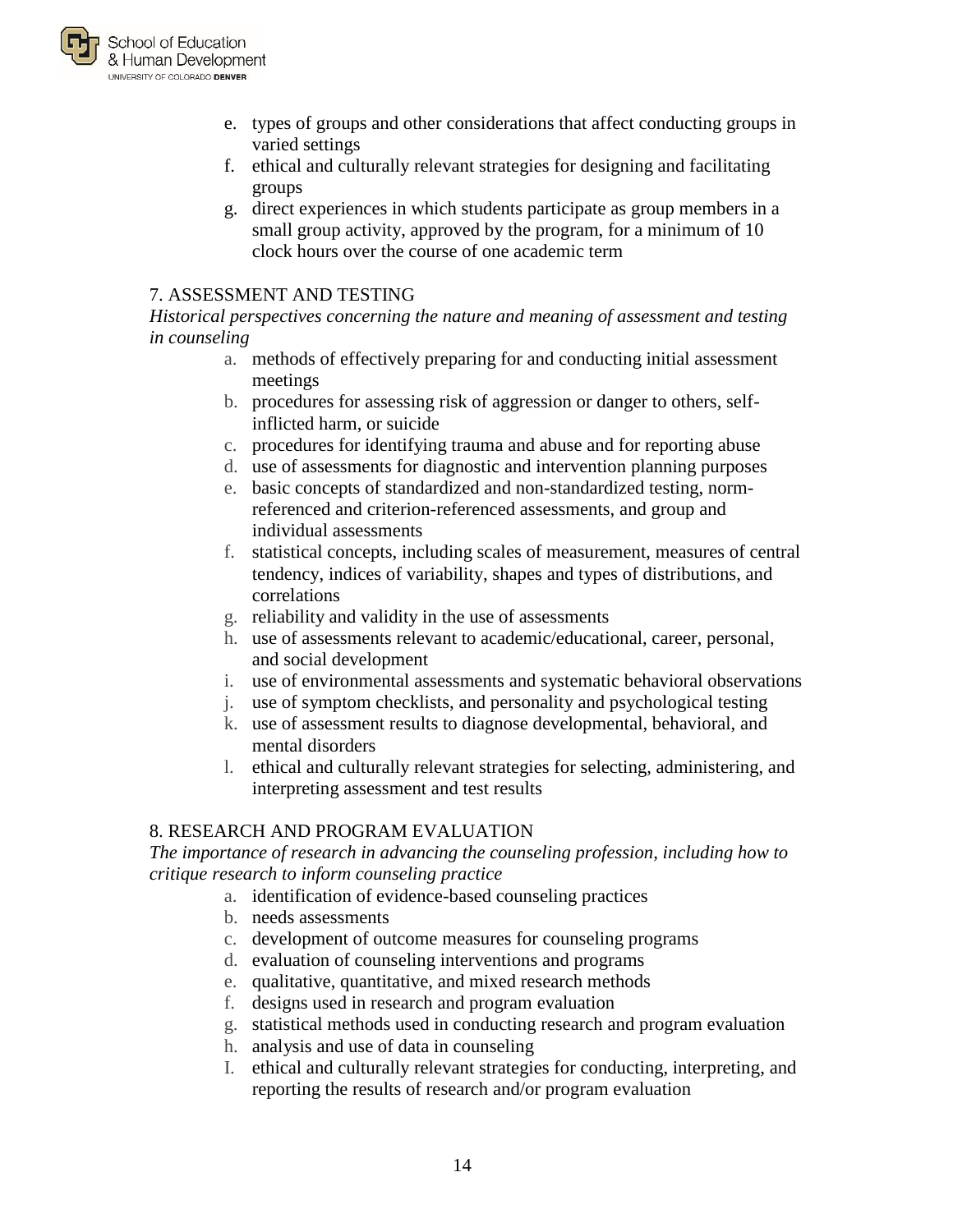

#### **APPENDIX A: MASTER'S THESIS GUIDELINES**

<span id="page-16-0"></span>In lieu of taking a comprehensive examination, students may write a thesis as the culminating exercise of their program of study.

#### **Minimum eligibility requirements include:**

- Successful completion of all core courses; consultation with thesis advisor should begin as soon as student is considering the thesis option
- Demonstrated ability to pursue research work, as evidenced by research papers developed in other Counseling/Therapy Program coursework.
- Preliminary identification in discussion with student's faculty mentor of a thesis topic or area of interest
- Agreement from two Counseling/Therapy faculty members to serve on the thesis committee; the third required member can be another Counseling/Therapy faculty member as well, or the third member can be an outside member (see below for requirements regarding outside members)

# **Thesis Process for Master of Arts in Counseling Students**

Eligible students will be expected to follow a prescribed process in completing the requirements of the thesis. An overview of the process is provided below.

- 1. **Consultation with Thesis/Faculty Advisor**: When students are thinking about writing a thesis, they should contact their faculty advisor or another faculty member to establish whether or not the eligibility criteria are satisfied (see eligibility above) and to determine whether or not a thesis fits within the student's overall academic program. The student should select a thesis advisor who is knowledgeable about the research topic. The thesis advisor must be a full-time member of the Counseling/Therapy faculty. The student should be sure that the thesis advisor is interested in the topic, has time available, and is willing to assume advisor responsibilities. The thesis advisor will serve as Chairperson of the Thesis Committee. The following should be discussed:
	- a. Possible research topic
	- b. Approach to studying the research topic
	- c. Time frame for completion
	- d. Possible committee members
- 2. **Selection of Thesis Committee**: The Thesis Committee must have three members: thesis advisor, a second member, and a third member. The thesis advisor must be a full-time member of the Counseling/Therapy faculty; the second committee member may hold adjunct faculty status, and the third committee member may be a faculty member of another department, school, or college at the University, at another University or a professional or community member with expertise related to the thesis. The purposes of the Thesis Committee is to:
	- a. Assist the student in completion of the thesis proposal
	- b. Formally approve the thesis proposal
	- c. Assist the student in implementing the thesis plan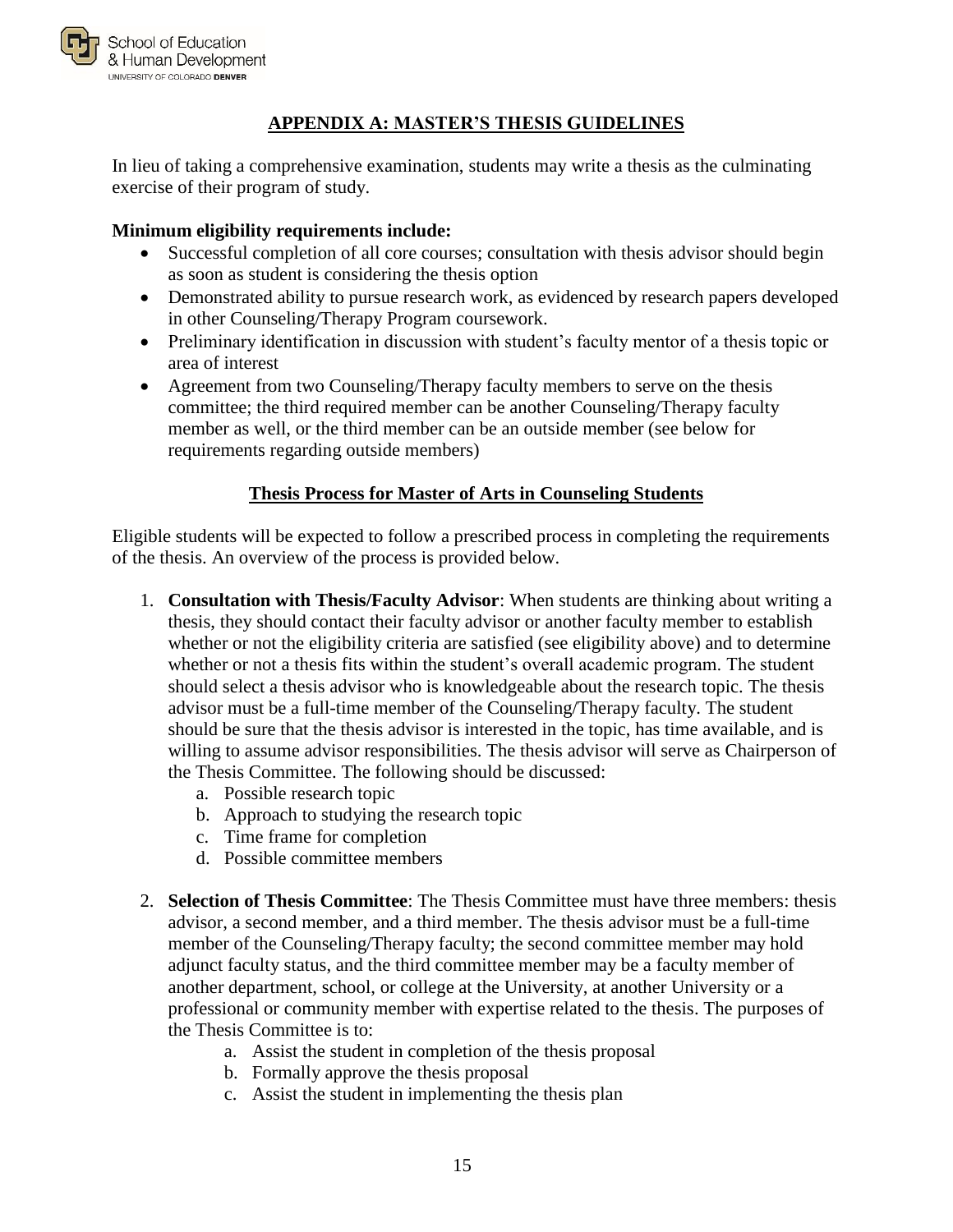

- d. Review drafts of the thesis; and
- e. Approve the final copy of the thesis
- 3. **Development of Thesis Proposal**: After identifying a research topic, the student must prepare a thesis proposal. All sections of the proposal should comply with **APA format** & contain the following:
	- a. Concise statement of the problem area to be investigated
	- b. Statement of the purpose of the thesis as well as the research hypothesis or question/s,  $\&$  a statement of the thesis' significance
	- c. The proposal should include three chapters: (1) Rationale and overview; (2) Literature review; and (3) Methodology
	- d. All sections must comply with APA format
	- e. Brief discussion of the most important contributing resources, i.e., books, journals, etc.
	- f. Discussion and justification of the methodology to be employed, including data sources
	- g. Outline of the organization of the thesis; and
	- h. Timetable for completion
- 4. **Approval of Thesis Proposal:** Committee approval of the thesis proposal is obtained through an oral presentation of the proposal in collaboration and consultation with the Thesis Committee. If applicable, the Colorado Multiple Institutional Review Board (COMIRB) approval process will be initiated after the Thesis Committee has approved the thesis proposal.
- 5. **Registration for COUN 6950 Master's Thesis:** Students completing a thesis must register for four (4) semester hours of thesis credits. **This requirement is in addition to the 63 credits required for the degree.**
- 6. **Conduct of Research**: Research and data collection/analysis may begin only after COMIRB approval has been secured.
- 7. **Preparation of Thesis Draft and final Thesis copy (in compliance with APA format)**: With guidance from the Committee, the student prepares a thesis draft in accordance with the timetable. The student should expect that several drafts will typically be required before the Thesis Committee provides formal approval of thesis and final thesis oral defense process. Overall page length of the final thesis will be expected to be 60-100 pages; in addition to the original three chapters developed for the thesis proposal, the final thesis documents will include additional chapters  $(4 \& 5)$  that will describe the project/study, the outcomes/results, the analysis, discussion, implications, and conclusions. Relevant appendices may also be part of the final master's thesis.

Students completing the Master's thesis are also required to adhere the thesis guidelines, dates, and deadlines set for students in the School of Education & Human Development, as described at [https://education.ucdenver.edu/academic-services/student-resources/master's-thesis.](https://education.ucdenver.edu/academic-services/student-resources/master)